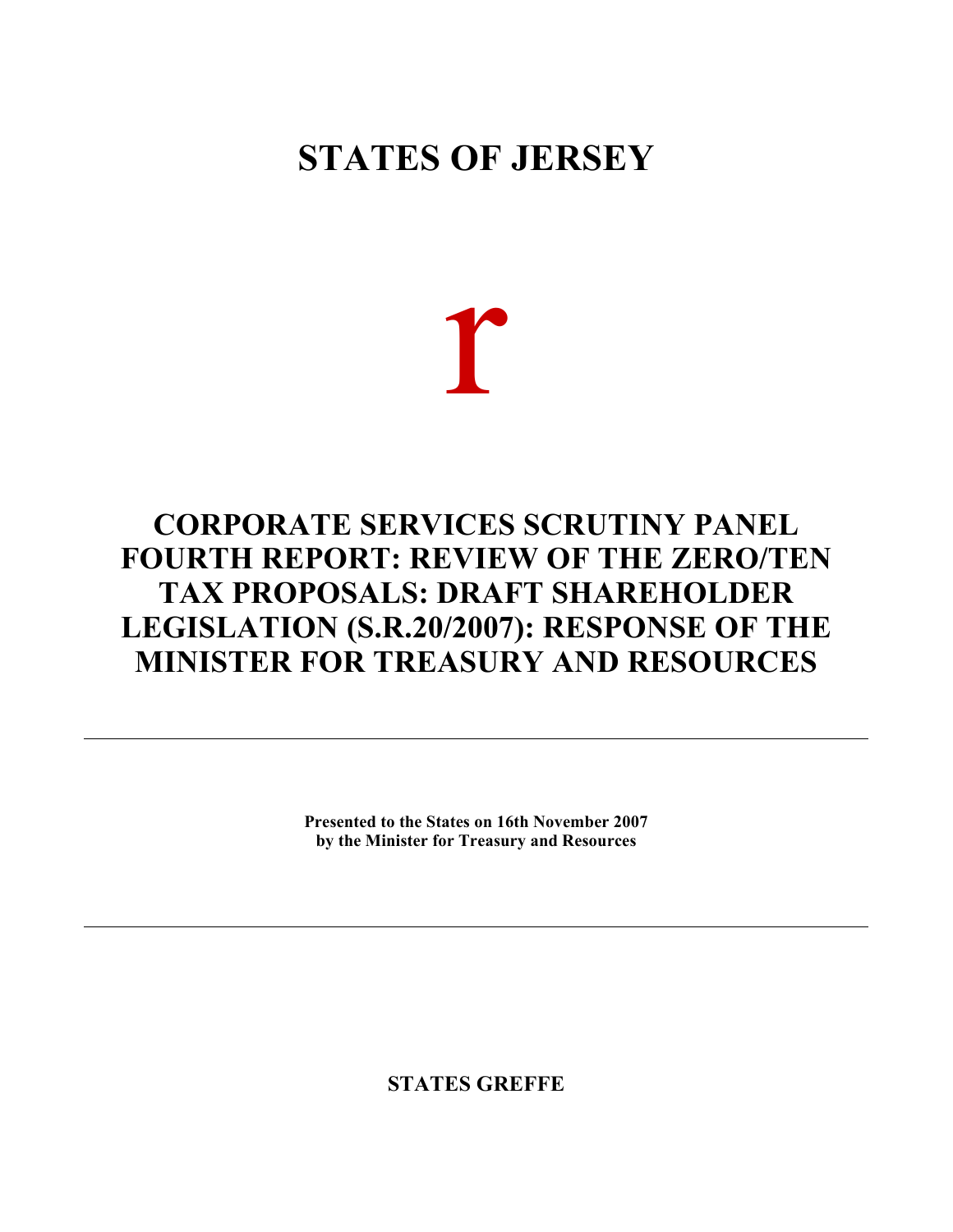## **REPORT**

## **1. Introduction**

 My overall reaction to this Report is that it is a well-researched piece of work, with the investigations and interviews conducted in a professional and thoughtful manner.

### **2. Findings in the Report**

- (a) **Deemed distribution** I am pleased with the conclusion reached.
- (b) **Jersey's international obligations** I note the prudent and cautious tone. However, all Governments, including the States, have a very wide degree of latitude to set taxation policies for their own particular social and economic circumstances where there is a well-founded, objective, legitimate and proportionate policy aim, so I believe the risk of the proposals being non-Human Rights compliant to be very low indeed. I have also received, of course, comfort from Her Majesty's Attorney General that the proposals are compatible with Convention Rights. I am also quietly confident, following informal discussions in the recent past with U.K. officials, and the success of the Isle of Man revised proposals, that my proposals fall outside the mandate of the E.U. Code Group and, once again, consider that non-compliance is a low risk.
- (c) **Tax evasion** whilst I note the point made, the Comptroller of Income Tax is currently redesigning the personal Income Tax Return so that all Jersey resident taxpayers must declare on the face of the Tax Return, in a simple 'tick the box' style, any interests they have in any corporate, trust or similar vehicle, whether resident within or outside Jersey, so that he can ensure true and correct declarations are made by all such taxpayers. An incorrect declaration will be tantamount to tax fraud and, as the Comptroller has prepared 8 tax fraud prosecution files for Her Majesty's Attorney General in the last 14 years, all of which have been successfully prosecuted in the Royal Court, with consequent publicity, such an incorrect declaration by a taxpayer will be a very risky strategy indeed to indulge in. Even if no formal prosecution file is prepared, the Comptroller will levy penalties and interest, in addition to collecting the back taxes arising, from any neglect or default. He has already investigated 241 taxpayers this year, uncovering omitted income of some £11 million and collecting back taxes, penalties and interest of some £2.2 million.
- (d) **Tax avoidance** if there is a bona fide commercial reason behind a transaction the Comptroller will allow it, and it may be the case that such a scenario can exist under zero/ten, as indeed, it can exist now. All dividends and other income received from such companies will, of course, suffer tax in Jersey. Honest and law-abiding citizens, as now, will seek clearance for schemes and transactions, and I do not think the zero/ten system will alter such behaviour. And see my comments on the previous section on tax evasion where there is deliberate and wilful non declaration.
- (e) **Investment distortion** as the Panel points out, there are many reasons for choosing an investment and many matters to consider when making investment decisions, but I shall certainly keep a watching brief to see if what the Panel has identified actually materialises. The Panel say that non-finance trading companies may be employing large numbers of immigrant staff many of whom may also not be paying tax. This may not be a correct analysis. Under the ITIS system, all Jersey employers must deduct tax at either the 15% default rate or the actual effective rate supplied to the employer by the employee. This actual effective rate could, of course, even with proportional tax allowances for seasonal workers, be a nil effective rate, depending on the circumstances of the individual employee. But under no other circumstances, except in cases of fraudulent collusion between the employer and employee, will an employee evade tax deductions from his salary or wages.
- (f) **Taxing foreign owned trading companies** I will be announcing details of what I propose to